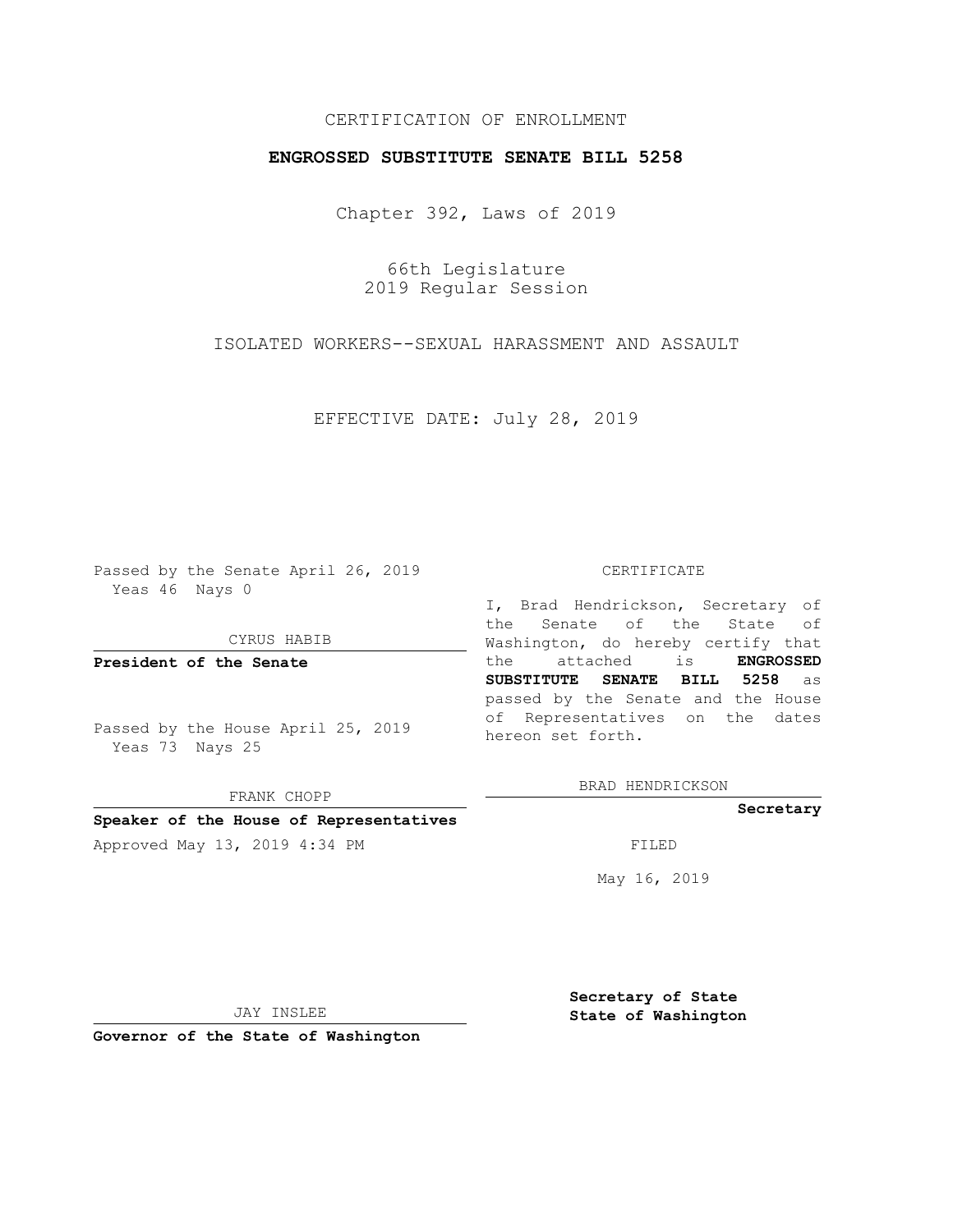### **ENGROSSED SUBSTITUTE SENATE BILL 5258**

AS AMENDED BY THE CONFERENCE COMMITTEE

Passed Legislature - 2019 Regular Session

## **State of Washington 66th Legislature 2019 Regular Session**

**By** Senate Labor & Commerce (originally sponsored by Senators Keiser, Wellman, Saldaña, Randall, Das, Dhingra, Cleveland, Conway, Wilson, C., Darneille, Kuderer, Takko, Salomon, Hasegawa, and Hunt)

READ FIRST TIME 01/25/19.

1 AN ACT Relating to preventing the sexual harassment and sexual 2 assault of certain isolated workers; and adding a new section to 3 chapter 49.60 RCW.

4 BE IT ENACTED BY THE LEGISLATURE OF THE STATE OF WASHINGTON:

5 NEW SECTION. **Sec. 1.** A new section is added to chapter 49.60 6 RCW to read as follows:

7 (1) Every hotel, motel, retail, or security guard entity, or 8 property services contractor, who employs an employee, must:

9 (a) Adopt a sexual harassment policy;

10 (b) Provide mandatory training to the employer's managers, 11 supervisors, and employees to:

12 (i) Prevent sexual assault and sexual harassment in the 13 workplace;

14 (ii) Prevent sexual discrimination in the workplace; and

15 (iii) Educate the employer's workforce regarding protection for 16 employees who report violations of a state or federal law, rule, or 17 regulation;

18 (c) Provide a list of resources for the employer's employees to 19 utilize. At a minimum, the resources must include contact information 20 of the equal employment opportunity commission, the Washington state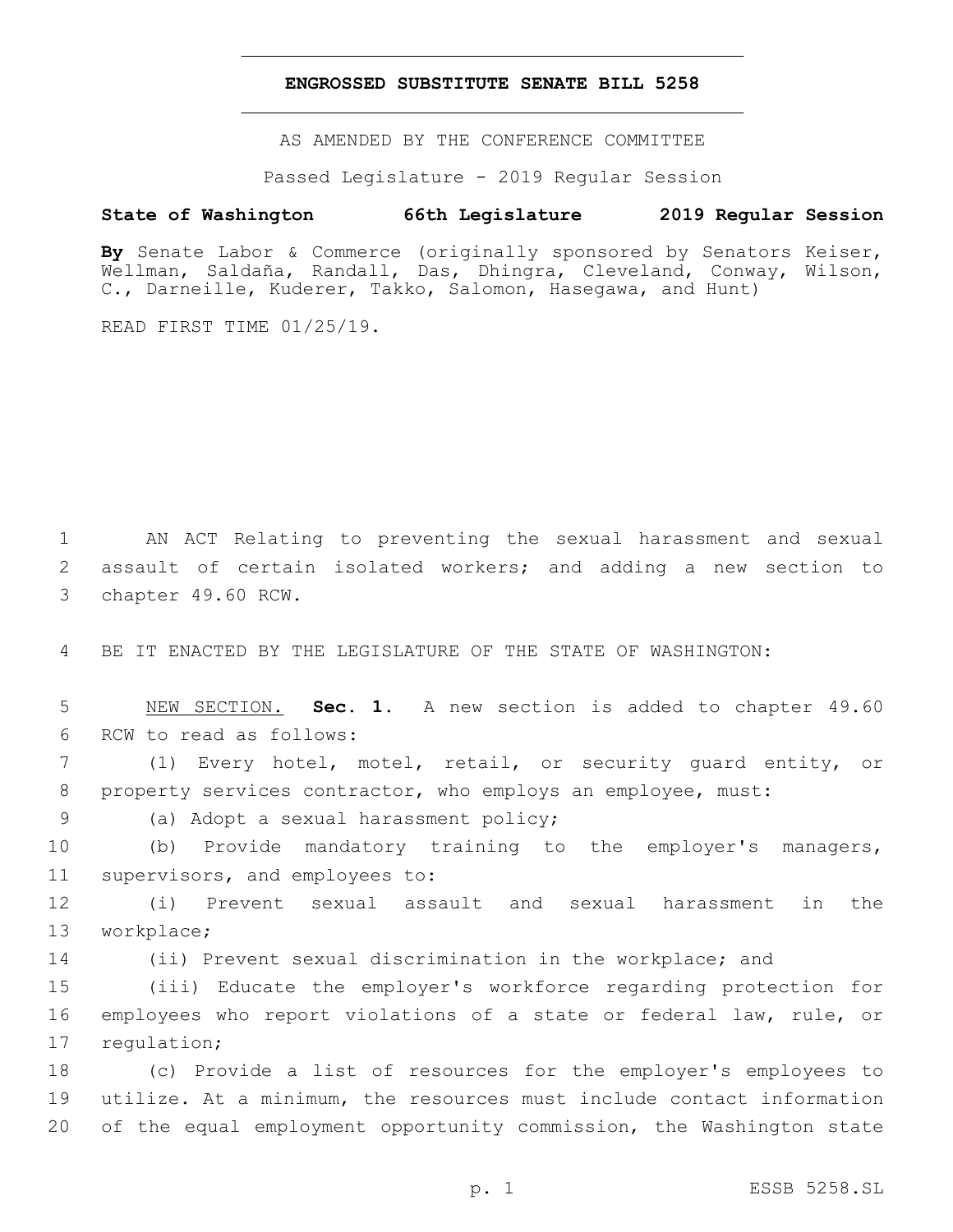human rights commission, and local advocacy groups focused on preventing sexual harassment and sexual assault; and

 (d) Provide a panic button to each employee. The department must publish advice and guidance for employers with fifty or fewer employees relating to this subsection (1)(d). This subsection (1)(d) does not apply to contracted security guard companies licensed under 7 chapter 18.170 RCW.

 (2)(a) A property services contractor shall submit the following to the department on a form or in a manner determined by the 10 department:

 (i) The date of adoption of the sexual harassment policy required 12 in subsection (1)(a) of this section;

 (ii) The number of managers, supervisors, and employees trained as required by subsection (1)(b) of this section; and

 (iii) The physical address of the work location or locations at which janitorial services are provided by workers of the property services contractor, and for each location: (A) The total number of workers or contractors of the property services contractor who perform janitorial services; and (B) the total hours worked.

 (b) The department must make aggregate data submitted as required 21 in this subsection  $(2)$  available upon request.

 (c) The department may adopt rules to implement this subsection  $(2)$ .

(3) For the purposes of this section:24

(a) "Department" means the department of labor and industries.

 (b) "Employee" means an individual who spends a majority of her or his working hours alone, or whose primary work responsibility involves working without another coworker present, and who is employed by an employer as a janitor, security guard, hotel or motel 30 housekeeper, or room service attendant.

 (c) "Employer" means any person, association, partnership, property services contractor, or public or private corporation, whether for-profit or not, who employs one or more persons.

 (d) "Panic button" means an emergency contact device carried by an employee by which the employee may summon immediate on-scene assistance from another worker, a security guard, or a representative 37 of the employer.

 (e) "Property services contractor" means any person or entity that employs workers: (i) To perform labor for another person to provide commercial janitorial services; or (ii) on behalf of an

p. 2 ESSB 5258.SL